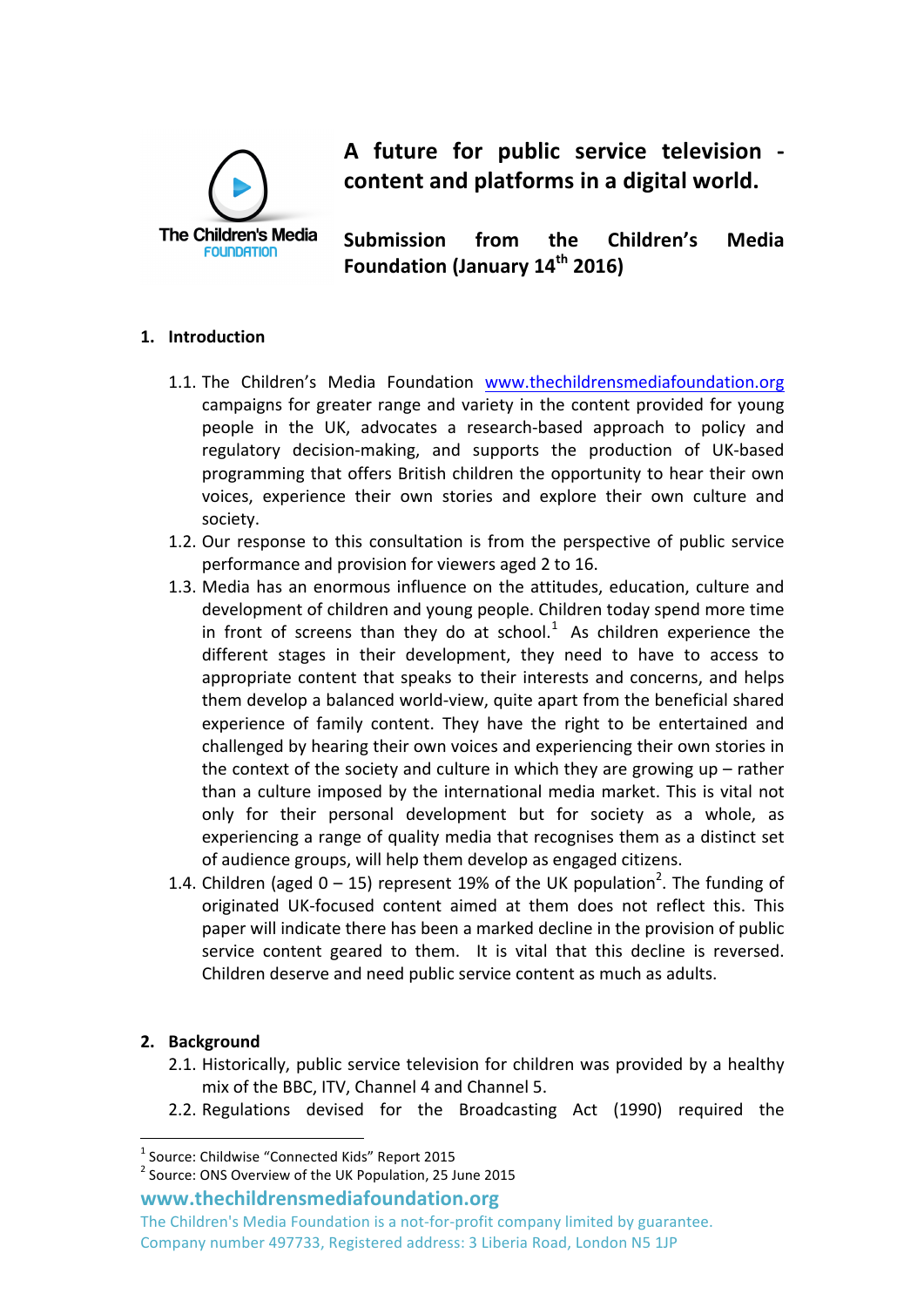commercial PSBs to devote specific amounts of time to children's television including different programme genres.

- 2.3. The BBC did not have quotas, though provision was taken to be part of its public service remit, and Channel 4 had no statutory requirements, but did broadcast some children's programmes.
- 2.4. These regulatory arrangements guaranteed sustained provision of children's programming throughout the 1990s by both ITV and Channel 5, in addition to the historic provision by the BBC.
- 2.5. For example, in 2002, ITV fulfilled a broadcast quota of 520 hours of children's programmes, including 391 hours of in-house or commissioned programmes, with spending on CITV reported as £33m.<sup>3</sup>
- 2.6. In the Communications Act of 2003, commercial PSBs were relieved of the obligation to meet quantitative targets in a number of genres, including children's programming.
- 2.7. This was the result of a failure by the children's media community to lobby as effectively as had been the case in 1989-90, while the broadcasters stressed that the fragmentation of the children's advertising market had rendered children's television un-economic, if predicated on fully-funded orginations, as previously.
- 2.8. During the passage of the bill through Parliament the only reference to children's television appeared in the appendix of a report of the joint parliamentary committee chaired by Lord Puttnam. The Writer's Guild Children's Committee had recommended that scheduling quotas be retained for children's programming... '*children's* TV will never be profitable, and in a *free market, it will reduce to showing only globally profitable brands'.*
- 2.9. The 2003 Act saw children's programming moved from Tier 2 to Tier 3 of the regulations. Ofcom was required to ensure that the services provided by PSBs (the BBC and commercial terrestrial broadcasters) *'include what appears to Ofcom to be a suitable auantity and range of high auality and original programmes for children and young people'* but there were no measurable targets for each broadcaster.
- 2.10. By 2006, the advertising ban on high fat, salt and sugar foods further undermined the economics of producing children's programmes at the commercial PSBs. Channel Five retreated into pre-school programming, none of which was fully-funded, so was dependent on finance from a range of parties and territories and therefore commercial and international in its approach. ITV reduced the programming hours on the main ITV channel (eventually to zero) and spending on children's content decreased dramatically as its new digital channel was populated mainly with repeats and acquired content.
- 2.11. In 2007 Ofcom revealed that only 1% of the programming available to children was newly made originations that could be said to be UK content.<sup>4</sup> Since then provision has declined further.

**www.thechildrensmediafoundation.org**  $3$  Source: ITC Annual report 2002.<br> $4$  Source Ofcom: Public Service Broadcasting Annual Report 2007

The Children's Media Foundation is a not-for-profit company limited by guarantee. Company number 497733, Registered address: 3 Liberia Road, London N5 1JP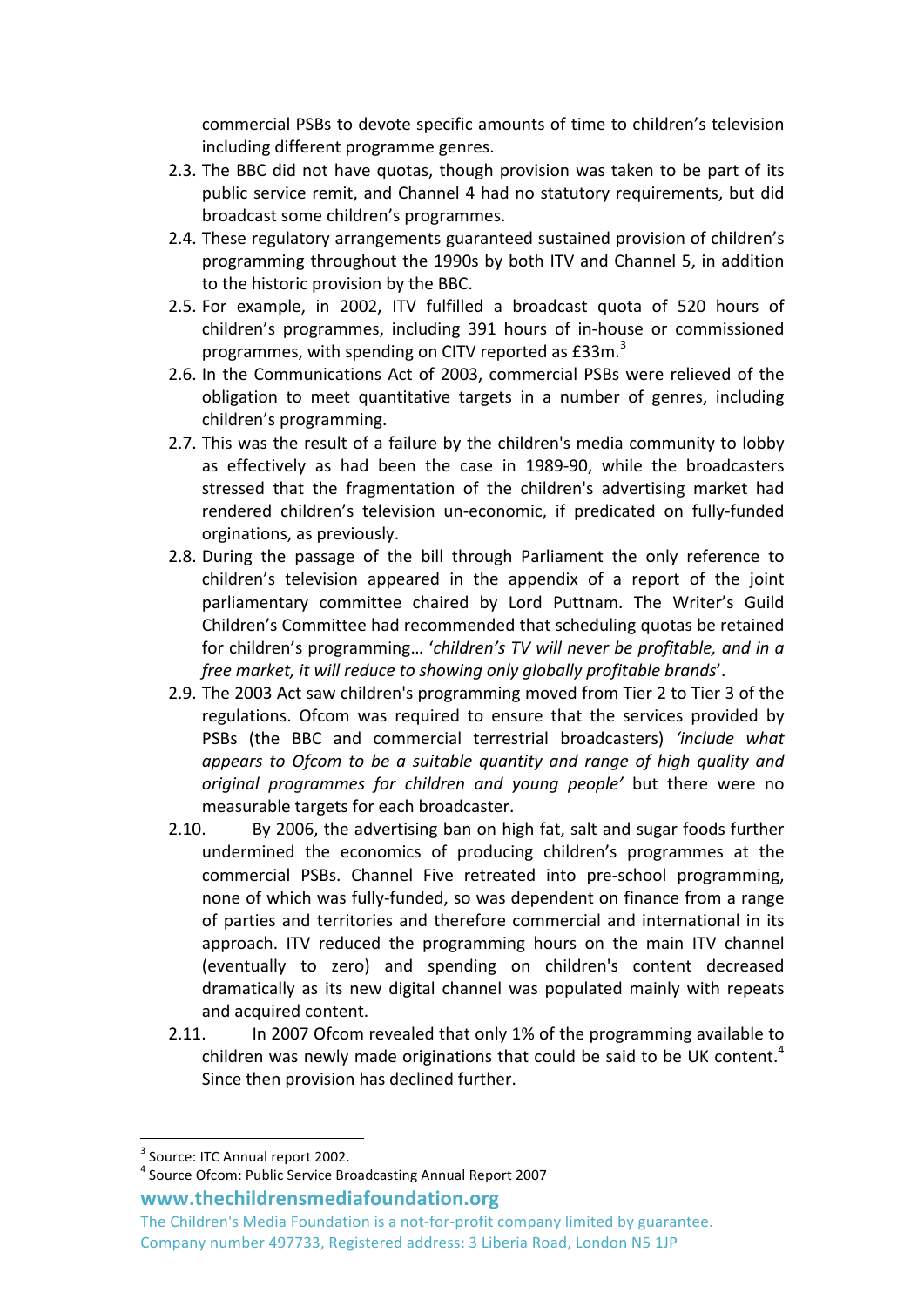## **3.** The Current Broadcasting Landscape

- 3.1. Children are in the vanguard of changing media consumption patterns, although for the moment traditional TV viewing remains remarkably stable. While 12-15s now use the internet more than they watch TV, television viewing amongst all age-ranges has increased by approximately 1 hour per week since Ofcom first reported on this in 2005.<sup>5</sup>
- 3.2. However, The trend towards viewing on-demand is strong amongst the younger audience. 62% of children live in households with access to ondemand services, with children being more likely (44%) than not (17%) to use them.<sup>6</sup> Children aged 6-15 spend 22% of their time watching ondemand, compared to adults'  $10\%$ .<sup>7</sup>
- 3.3. Services such as Amazon Kids, Netflix Kids, Sky Kids, Hopster and others are attracting young users, either through the TV or via Apps, with a mix of content readily available on demand, but little of it commissioned in, or about, the UK.
- 3.4. Young people's enthusiastic engagement with social media, has created a scenario in which YouTube has become of huge importance in delivering VoD content, especially to the 8-16 age groups. In many cases this is content the broadcasters are failing to provide, as it speaks with authentic voices, addresses the concerns of older children, gives short but relevant and frequently updated content and uses video on demand to address niche interests. This has significant implications for the future of public service broadcasting, which the BBC is seeking to address (see 3.20 below).
- 3.5. However, online delivery of video is, as yet, essentially unregulated, and despite recent attempts by YouTube through its kids' app to establish safer forms of viewing, there are many outstanding issues around the proximity of unsuitable material, the efficiency of filtering, the ease of use of parental controls, content standards, editorial responsibility, advertising transparency, data-collection etc. This is an area that needs special attention in terms of regulation, and falls within the remit of this investigation as for many young people TV via the internet is a reality.
- 3.6. Conventional children's television in the UK is provided by 38 channels (as identified by Ofcom in 2014) plus the catch-up children's IPlayers at the BBC. However the content on these channels, excluding the BBC, is primarily not made in the UK and first-run originated programming with a UK-focus is rare, and becoming more so, as can be seen by the following figures.  ${}^{8}$
- 3.7. **Comparison of the overall spend on children's content** 2002: PSB spend £192m, £75m of which was on ITV, Five and Channel 4 2013: PSB spend £98m, only £5m of which was the commercial PSBs
- 3.8. **Comparison of spending on first run originations** 2002: PSB spend £163m, of which £63m was on ITV, Five and Channel 4 2013: PSB spend  $£87m$ , only  $£3m$  of which was the commercial PSBs – a

### **www.thechildrensmediafoundation.org**

The Children's Media Foundation is a not-for-profit company limited by guarantee. Company number 497733, Registered address: 3 Liberia Road, London N5 1JP

<sup>&</sup>lt;sup>5</sup> Source Ofcom: Children and Parents: Media Use and Attitudes Report 2015<br>
<sup>6</sup> Source Ofcom: Children and Parents: Media Use and Attitudes Report 2015<br>
<sup>7</sup> Source Ofcom: Digital Day 2014

 $8$  Source Ofcom: PSB Annual Report, Dec. 2014. (Children's Analysis)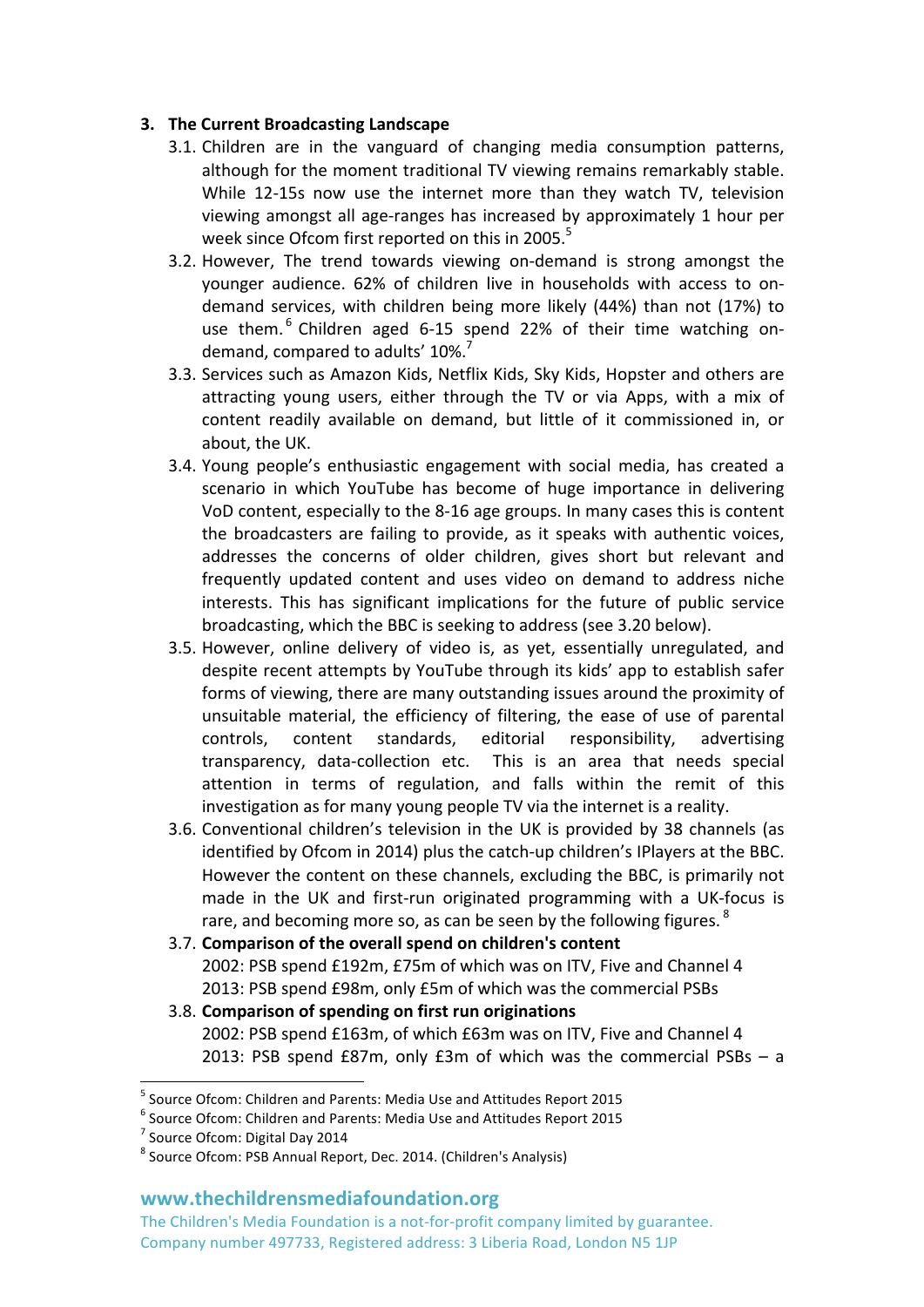drop of over 95%.

- 3.9. ITV and Channel 5 have essentially exited from commissioning. Their small investment in children's programmes represents mainly acquisitions  $-$  i.e. programmes acquired for less than 25% of their overall funding. The notable recent exception 'Thunderbirds are Go' is a welcome addition to their commissioning strategy, but is like most commercial children's television an international co-production with implications for the "Britishness" of its content.
- $3.10.$  Similarly, despite commitments made to serve the  $10+$  audience when their Licence to Broadcast was renewed, provision at Channel 4 had declined by 2014 to one six-part drama series and one animated family special per year. In 2015 Channel 4 abandoned this content policy, contending that children age  $10+$  would find content of interest in mainstream programming  $-$  a position accepted by Ofcom<sup>9</sup>, but not by the CMF.
- 3.11. The international cable and satellite broadcasters (Nickelodeon, Disney and Cartoon Network) - all based in the USA - have made a marginal improvement in the amount of UK content they commission for their channels. The only regulation governing content quotas is the EU directive that they should be transmitting 50% European content. But this is not rigorously enforced and they do not achieve anything like that figure.
- 3.12. In fact, first run originations on all commercial channels dropped from 147 hours in 2008 to 111 in 2013.<sup>10</sup> Spending figures for the cable and satellite channels are not publically available, but estimates based on programme output indicate no significant contribution to replace the loss of indigenous public service content at the commercial PSBs.
- 3.13. The BBC spent £84m on children's content and services in 2014, accounting for nearly 97% of total PSB spend in the genre.  $^{11}$
- 3.14. The BBC is therefore essentially the sole commissioner of children's content.
- 3.15. But even BBC commissioning has diminished. Children's budgets at the BBC have reduced from a high of £95m in 2009 to the 2014 £84m figure.<sup>12</sup> This has resulted in fewer drama and factual programmes being commissioned and consolidation of the content into a more narrow focus (from  $2 - 10$  years old).
- 3.16. Up until 2002 the BBC was providing a comprehensive service for children, reflecting all genres in dedicated blocks on BBC ONE and TWO. In 2002 the two dedicated children's channels CBeebies and CBBC were launched and in 2012/13 children's programmes ceased to be shown on BBC ONE or TWO. The two children's channels continue to provide a comprehensive service including comedy, drama and factual, but the upper

 

**www.thechildrensmediafoundation.org**

The Children's Media Foundation is a not-for-profit company limited by guarantee. Company number 497733, Registered address: 3 Liberia Road, London N5 1JP

<sup>&</sup>lt;sup>9</sup> Ofcom 'A Review of Channel 4 'July 2015<br><sup>10</sup> Source Ofcom: Public Service Broadcasting Report 2014 - Annexes Children's PSB analysis<br><sup>11</sup> Source Ofcom: Public Service Broadcasting in the Internet Age (Ofcom's Third Re

Service Broadcasting)<br><sup>12</sup> Source Ofcom: Public Service Broadcasting Report 2014 – Annexes: Children's PSB summary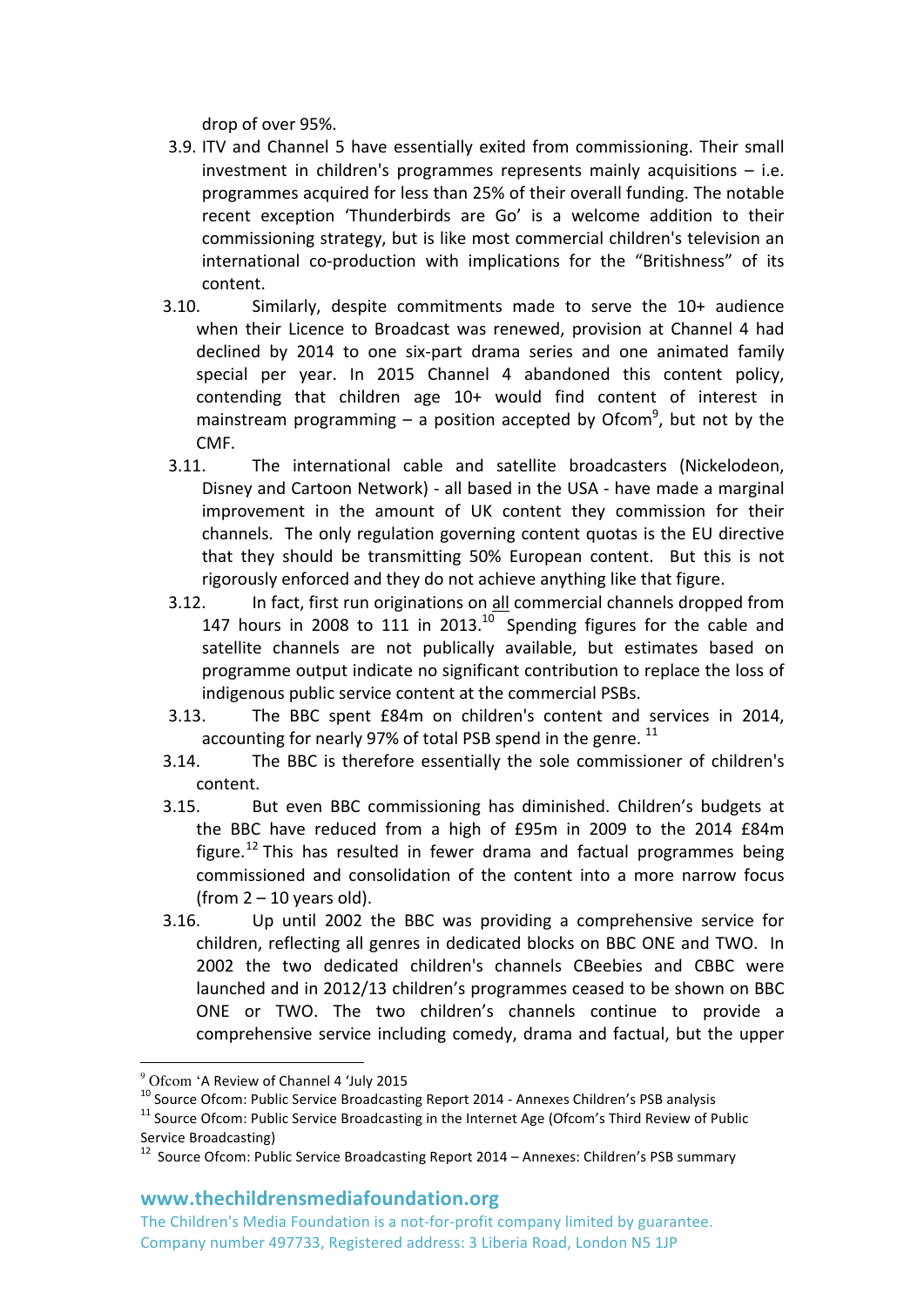age range served has, by custom and practice, fallen from 12+ to around 9 or 10 years. The content is less challenging and less diverse. Almost no content specifically targeted at  $10+$  is produced.

- 3.17. This is in part a response to market trends  $-$  the rise of YouTube and the desertion of the older audience  $-$  and in part the result of long-term budget cuts. With the new financing arrangements under the recent Licence Fee settlement, more cuts can be expected. While BBC Children's has been protected from the most recent round of DQF cuts there is no guarantee that further cuts will not impact on children's services.
- 3.18. In the recent proposals to re-allocate funding following the transition of BBC THREE to an online-delivered service, £30m was allocated to adult drama, but nothing to CBBC, despite the addition of two hours of air time on the CBBC channel from 7 - 9pm daily, and despite the stated aspiration to serve the  $10+$  audience with one of the allocated daily hours. This provides a vivid example of the thinking in senior management at the BBC - that their services for children are "adequate".
- 3.19. The BBC channels for children, especially CBeebies are much appreciated by parents and enjoyed by the audience. In 2013, 85% of parents/carers rated children's PSB as important. 81% of parents agreed that CBBC, and 76% of parents agreed that CBeebies, provided a wide range of high-quality UK-made programmes for children.<sup>13</sup>
- 3.20. Proposals for the future of children's services at the BBC include a commitment to develop the "iPlay" service, a new form of the Children's iPlayer that would allow children and young people up to 16 to personalise and aggregate content from across the BBC and from other "public service" partners who might use iPlay as a platform. While this is to be welcomed as a method of delivering public service content to the hard to reach older children's audience, without investment in content this service will struggle to find its audience.
- 3.21. The government Green Paper on the Future of the BBC refers to children's content, in the context of considering a "contestable fund" which could be used to finance PSB content, including children's programmes, outside the BBC.<sup>14</sup>
- 3.22. The CMF has long campaigned for a new contestable fund to support increased UK content for children, to address the recognised market failure in this area. However this must be 'new' money, not extracted from the BBC, the only real provider of UK content for kids, whose commissioning budgets are already under severe pressure.
- 3.23. To this end we have called upon the DCMS to carry out a comprehensive review of the sources of finance that might be available to a contestable fund, outside any top-slicing of the BBC Licence Fee  $-$  e.g. Lottery funding, levies, direct government grant, foundation funding, or a mix of these - to create an additional "children's content commissioning pot". We also call for research into the methods by which the fund might be

**www.thechildrensmediafoundation.org**

<sup>&</sup>lt;sup>13</sup> Source Ofcom: Public Service Broadcasting Report 2014 – Annexes: Children's PSB summary  $14$  DCMS: BBC Charter Review Public Consultation p57

The Children's Media Foundation is a not-for-profit company limited by guarantee. Company number 497733, Registered address: 3 Liberia Road, London N5 1JP